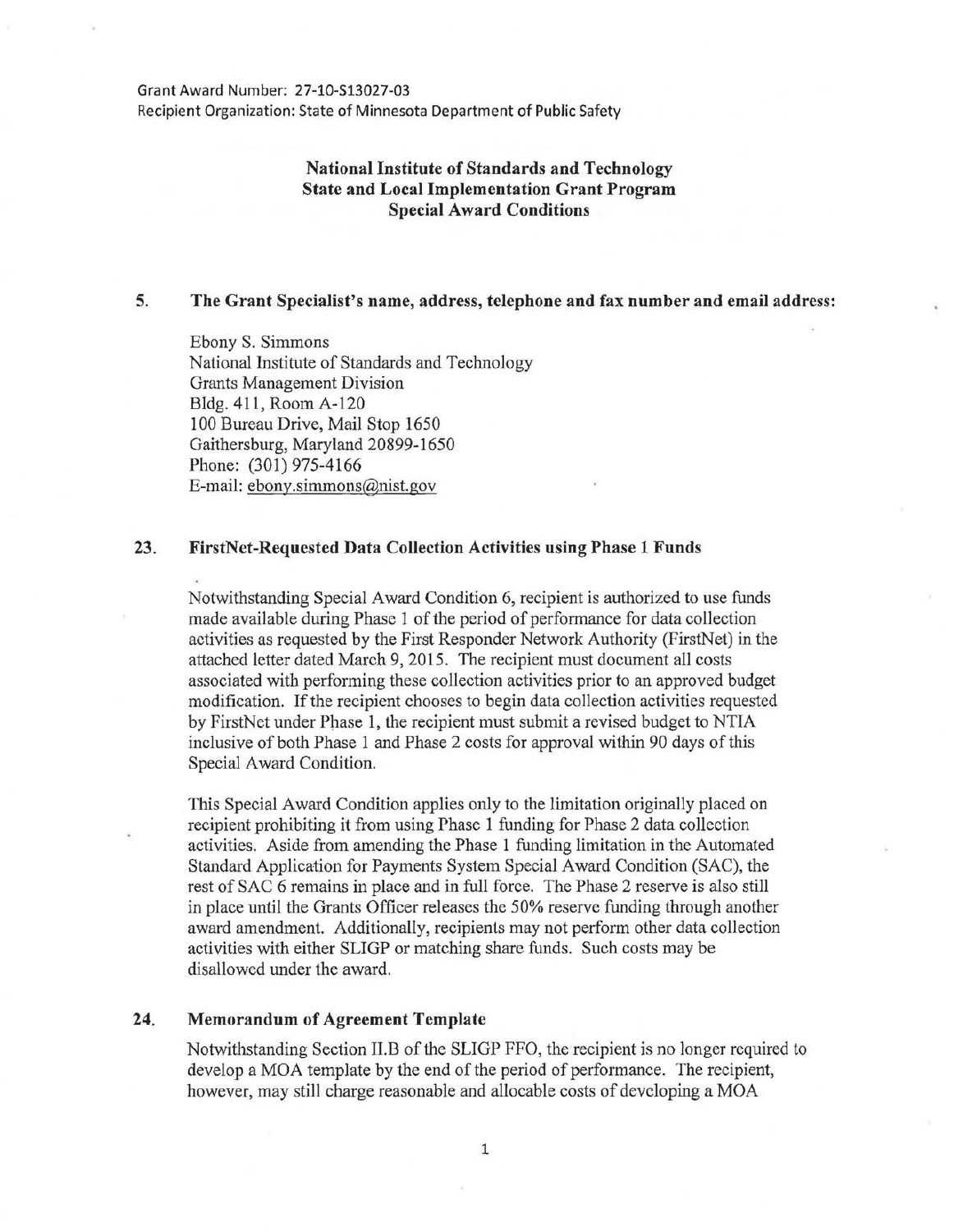## Grant Award Number: 27-10-513027-03

Recipient Organization: State of Minnesota Department of Public Safety

template to the award, if the recipient determines that developing a standardized MOA is necessary to the project. If the recipient no longer will develop a MOA template, the recipient should notify NTIA in writing. If a revised budget is necessary to move funds initially budgeted for the MOA template development to another object class category, it may be done at the same time as the revised budget for FirstNet-requested data collection activities is submitted.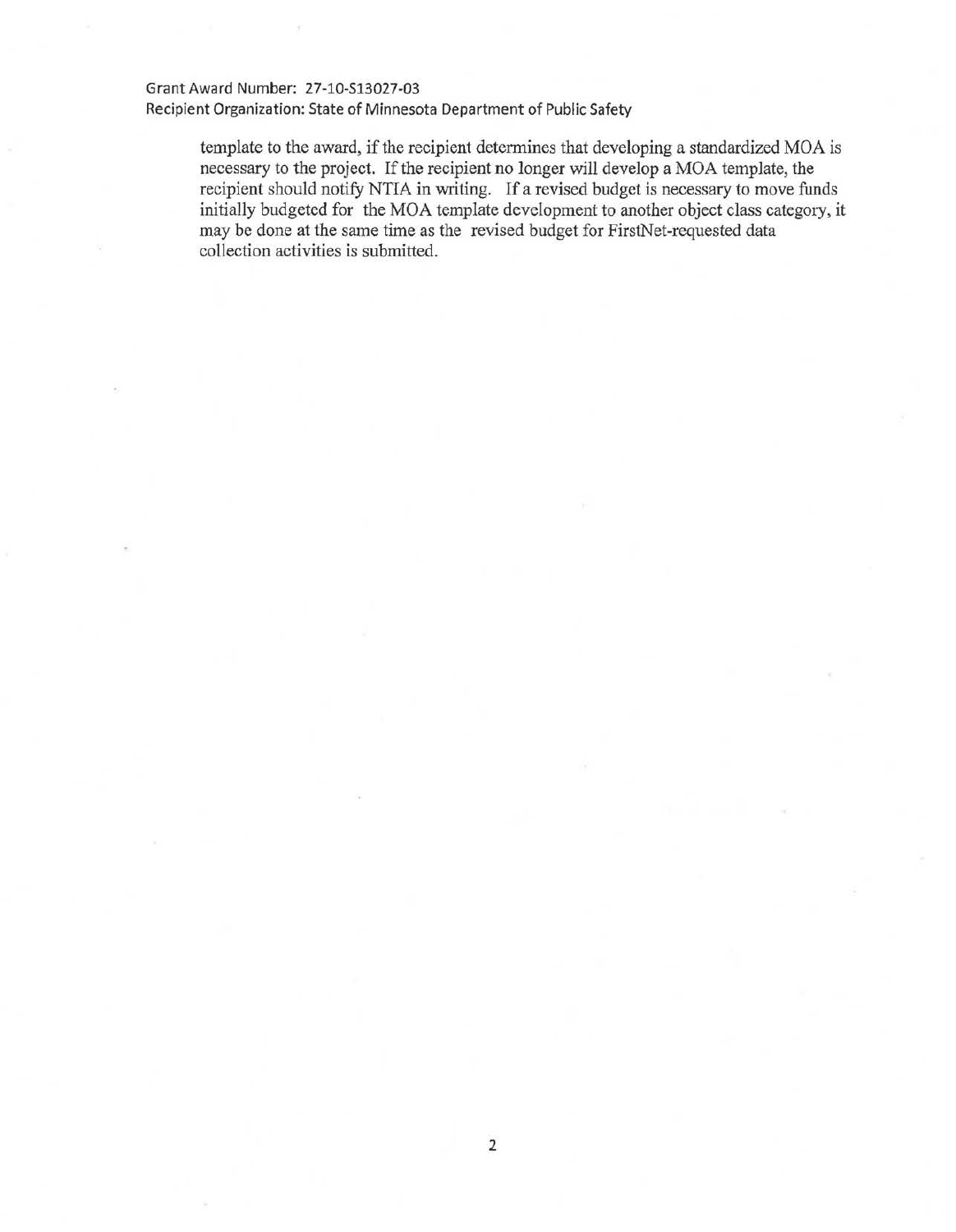

March 9, 2015

The Honorable Lawrence E. Strickling Assistant Secretary for Communications and Information U.S. Department of Commerce 1401 Constitution Avenue, N.W. Washington, D.C. 20230

RE: SLIGP Second Phase- Finalized Data Collection Elements

Dear Assistant Secretary Strickling:

The First Responder Network Authority (FirstNet) has confirmed its approach to data collection for the second phase of the State and Local Implementation Grant Program (SLIGP) following meetings with, and the receipt of input from, the State Single Points of Contact (SPOCs). Based on the processes and anticipated timing for the development of the Comprehensive Network Solution(s) Request for Proposal and State Plans for building, operating, and deploying the nationwide public safety broadband network, along with the feedback from many SPOCs, FirstNet has concluded that the attached data collection elements are those that would be useful for the second phase of SLIGP and will pursue accordingly.

The attached data elements arc intended to maximize the collection of stakeholder inputs for FirstNet's planning process to help shape the Nationwide Public Safety Broadband Network acquisition and ultimately the State Plans that are delivered to each Governor. In particular, FirstNet will request data from the States on five general topics:

- I) Coverage- desired coverage areas and deployment phases
- 2) Users and Operational Areas information on potential user base and their operational areas
- 3) Capacity Planning- information on applications and data usage
- 4) Current Providers / Procurement information on current service providers, plans, and potential barriers to adoption
- 5) State Plan Decision- documentation of the process and potential barriers for State Plan decision-making

I thank you for your prompt attention to this matter and, as always, look forward to our ongoing

partnership on SLIGP endeavors.<br>Sincerely Sincerely

TJ Kennedy Acting Executive Director Firs Responder Network Authority

cc: Stephen Fletcher, Associate Administrator for Public Safety National Telecommunications and Information Administration